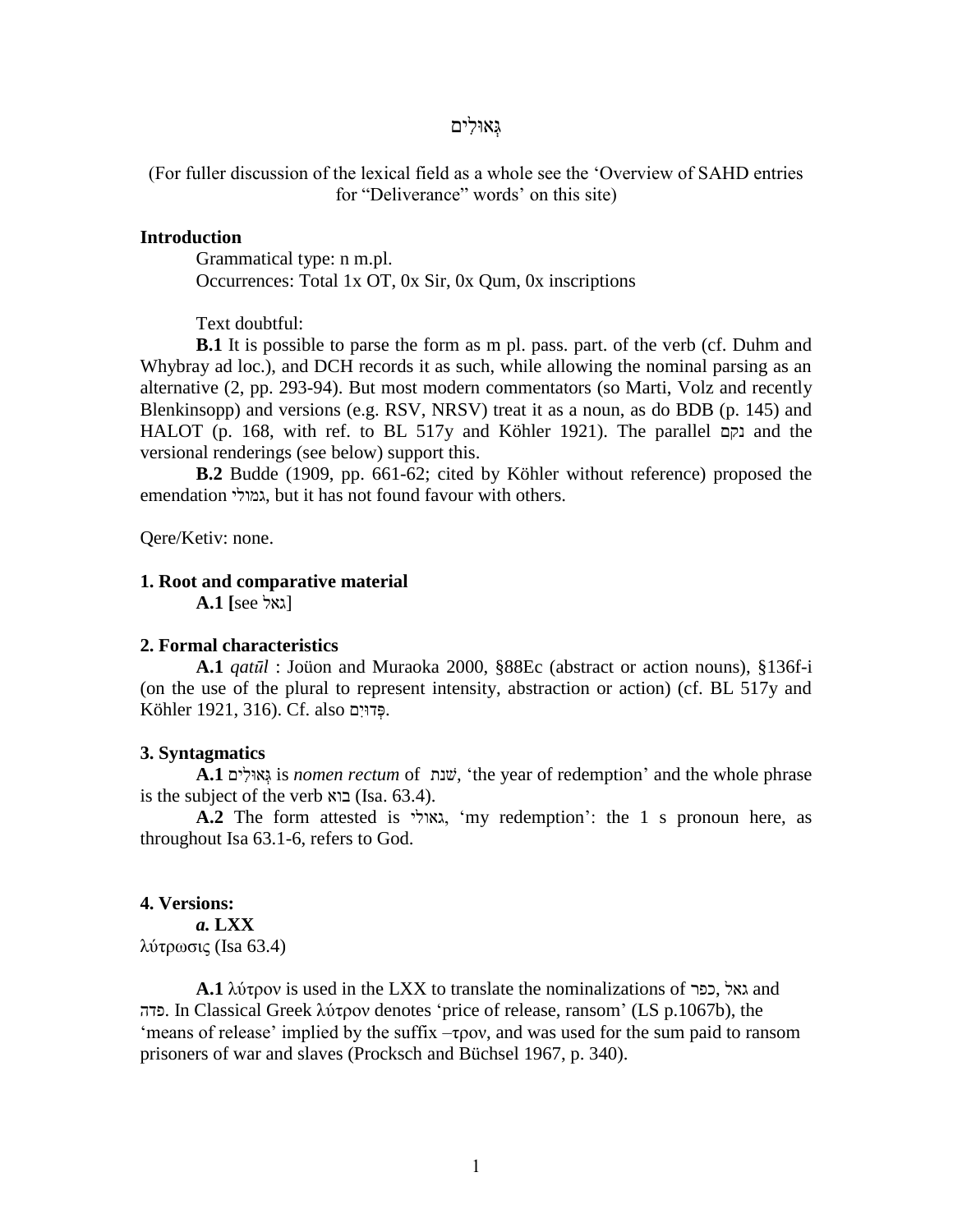**A.2** The choice of words in the LXX seems to vary according to context, λύτρον being used when the emphasis is on a particular sum of money and λύτρωσις when the action or right of redemption is being discussed.

#### *b.* **Peshitta:**

*pwrqnʾ* (Isa 63.4)

## *c.* **Targum:**

## **TgJon**

(63.4 Isa (פורקן עמי

**A.1** Both the Peshitta and the Targums prefer the root *prq*, rather than *šzb* or *pṣy*, to render גאל), with the exception of passages in Ruth and Jeremiah, where the choices of *yrtwtʾ* and אחסנתא respectively emphasise the claim to inheritance.

**A.2** Here the Targum has added עמי to make clear whose 'redemption' is involved.

#### **d. Vulgate:**

*redemptio* (Isa 63.4)

# **5. Lexical/Semantic Field(s)**

**A.1** (see גאל vb)

**A.2** יְבָקָם occurs in poetic parallelism with נְקָם, 'vengeance' (Isa 63.4). The parallelism is not synonymous: the two terms represent the different effects of the same action respectively for Israel's enemies and Israel itself (cf. Tg).

# **6. Exegesis**

**A.1** Marti (1900, 392) compared 'the year of my ים ִולּא ְּג 'to the laws on the jubilee year in Lev. 25.28-34, 47-55, where the verb גאל is used several times.

**B.1** Merz (1916, 68) introduced a sense based on the idea of the לאָל as an avenger of blood: '(the year of) those to whose avenging I am obligated'. Köhler (1921, 316) took this in a more plausible direction ('year of' is not very likely to be followed by a genitive of the person, and the sense which Merz proposed for the part. is forced) by comparing נערים and בתולים) cf. also זקנים (as 'time-words' formed on this pattern and proposing 'time when one acts as an avenger of blood' (likewise KB and Westermann 1969, 383). But, although the parallel with נָקָם, 'vengeance', can be seen as favouring this interpretation, it is not decisive (see above, 5) and the combination with 'year' seems to make this temporal dimension of meaning otiose. Volz retains the traditional understanding as an abstract noun (1932, 261).

## **Conclusion**